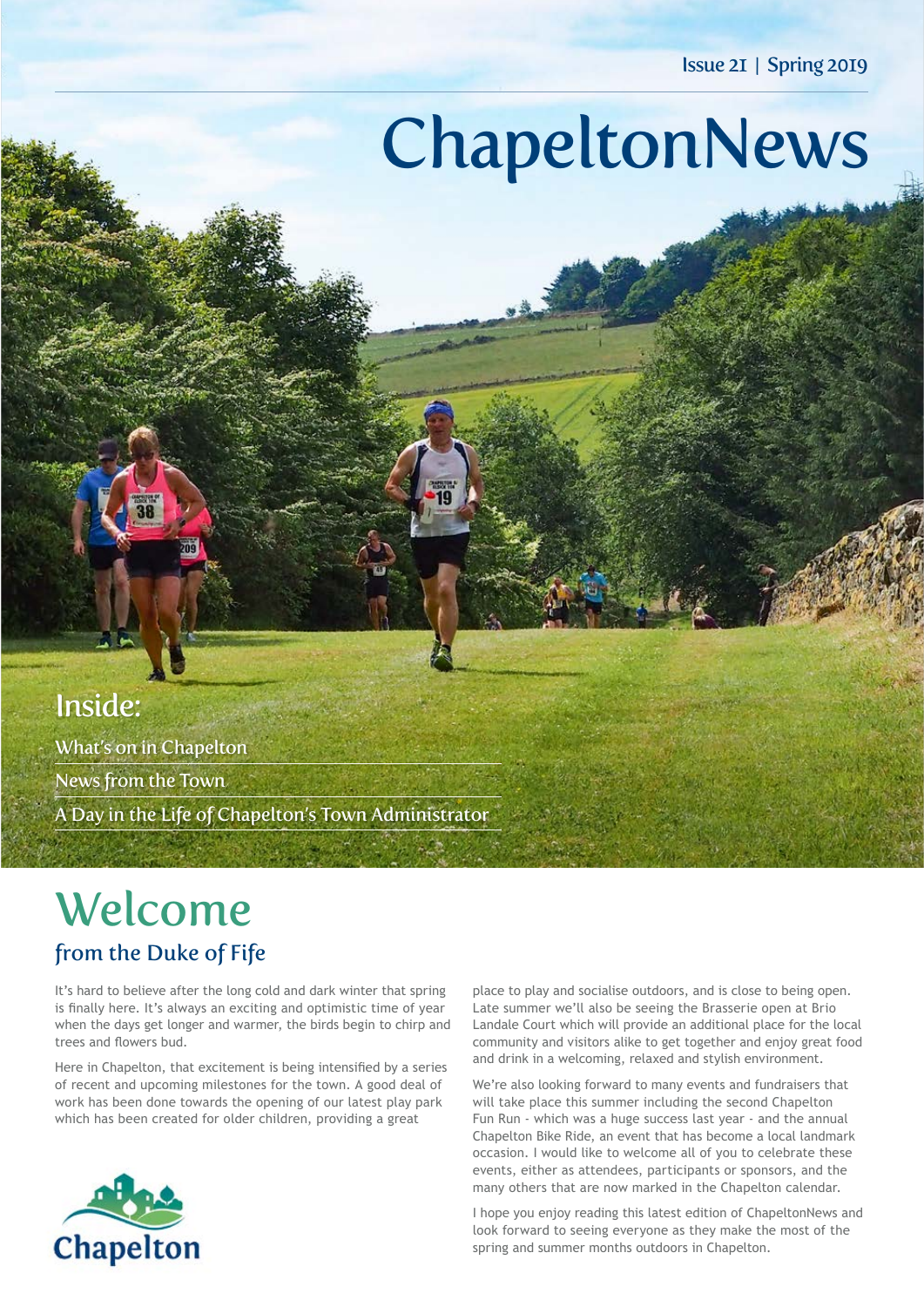# What's on in Chapelton



### Christmas in Chapelton

It may seem a distant memory now but the Christmas celebrations in Chapelton aren't to be forgotten.

The community came together on 6th December spreading festive cheer and marking the end of 2019. Kicking off the Christmas celebrations, the light switch on and the town's first festive fair were a roaring success, giving residents a chance to catch up over mince pies and festive drinks whilst browsing a selection of locally made crafts and gifts. An impressive total of over £800 was also raised for Pillar Kincardine, a charity dedicated to promoting positive mental health.

### Bike Ride

The date has been set for the next Chapelton Bike Ride – Sunday 1st September.

Now in its fourth year, the Bike Ride has become a concrete event in the North East calendar with a grand total of over £22,000 raised for local charity North East Sensory Services in recent years.

Once again starting at Hume Square, the cycle routes will offer cyclists a choice of a 42 mile route or a 12 mile route. A 5km walk through the grounds of nearby Elsick House is also available as an option for those looking for a slower pace.

Live music, stalls selling great food and drink and compering from Michael Macdermid, a presenter at radio station Northsound 1, make for a fun day out for all ages. Visit chapeltonbikeride.co.uk to sign up.





### Spring Clean Your Home

Aberdeen's answer to Netflix phenomena Marie Kondo, Gabriella Agata, is set to treat the community to an insight into how to clean and organise their homes in time for spring and summer with an event on 23rd March.

As a professional organiser, Gabriella will share her top tips on how to get the most out of even the smallest of spaces, organising objects for balance within the home and folding and storage techniques for clothes and accessories. For more tips on how to best use your space at home, visit Gabriella's website www.lifeineight.com or read her guest post on the Chapelton blog.

### Fun Run

The Chapelton 10k is back for its second year. After the huge success of the event in 2018, the fun run will be hosted in the town on Sunday 14th July, and like last year will help to raise funds for a number of local charities.

The day will include a part road, part trail 10k race for adults as well as running races for children and toddlers. The 10k adult run costs £15 per entrant, the 1k children's race £2 to enter and the toddler dash £1 to enter, with all details available on the Chapelton website.

All ages and abilities are welcome to join as well as local sponsors interested in supporting the event and cause.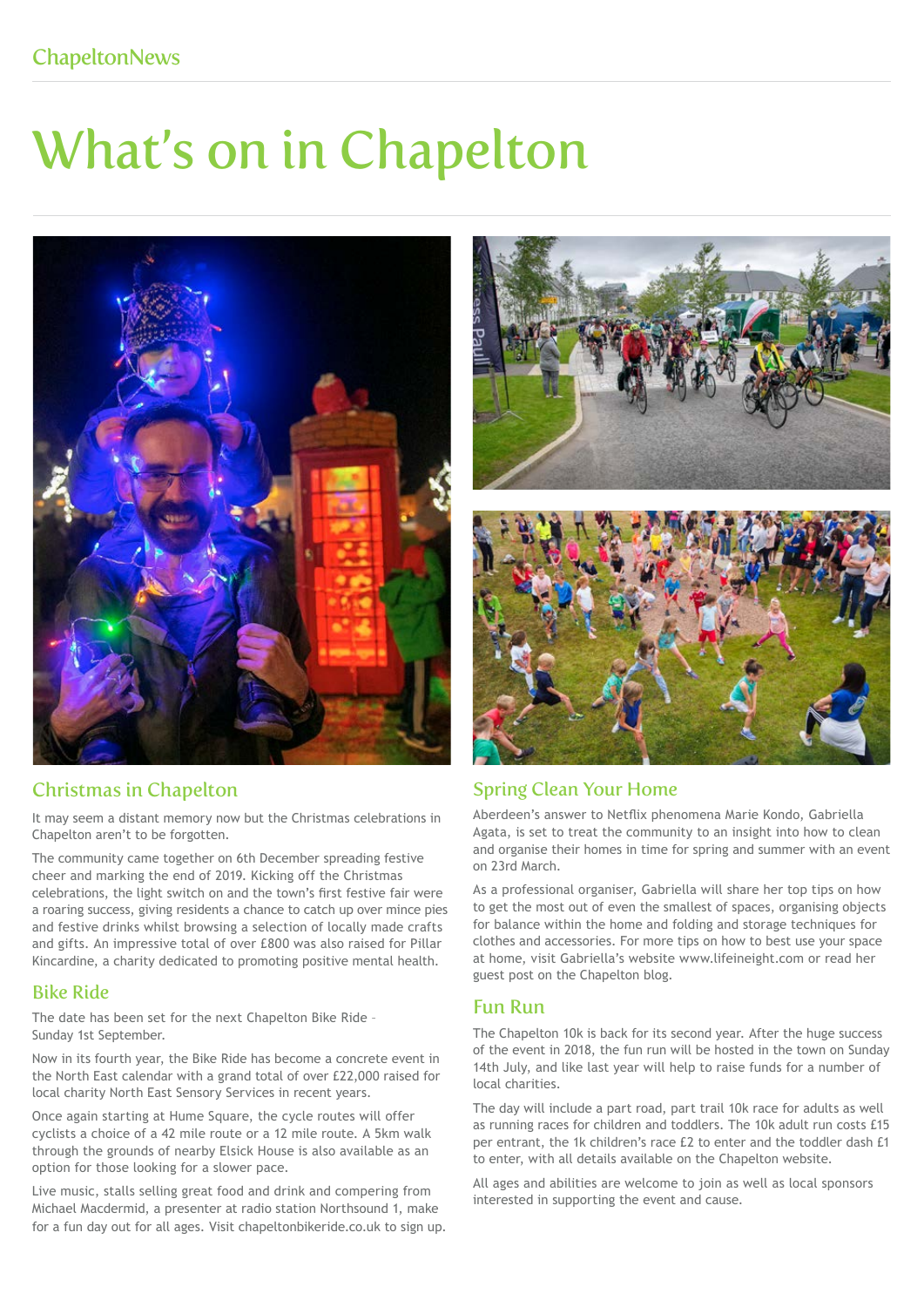# News from the Town

This year has already seen some great happenings with many other milestones marked for the rest of the year. Here are some of the highlights

### New Temporary Park to Open

Following last year's launch of Chapelton's first play park, a second play area has been designed and is due to open at Easter.

Created for older children and located in the green space between Black Street and Greenlaw Road, the park will be a safe place to play and socialise outdoors. A sheltered area with some stones for informal seating will overlook the play equipment.

### Brio's Brasserie Launch

Late summer will welcome the opening of the Brasserie at Brio, Landale Court. A place for the local community and those from surrounding areas to gather and socialise, The Brasserie will boast a menu of fantastic food and drink, an outdoor terrace and will be open seven days a week and will complement the existing Teacake.

### Brio Retirement Living Community Opening

Late summer will also see the launch of Brio Retirement Living's much anticipated Landale Court.

A celebration of a new way of retirement living and aimed at the over 55's, this area in the Chapelton community features modern one and two bedroom cottages and apartments set in attractive landscaped grounds. Homeowners can enjoy range of onsite facilities, including a fitness suite, homeowner club lounge and fantastic communal spaces all supported by Brio staff, 24 hours a day, every day.

In addition, should some homeowners require care and support, they can opt for as little or a much as they need.

To find out more visit: www.brioretirement.co.uk



## Foodie Quine Recipe

As one of Scotland's leading food and drink bloggers, a resident of Newtonhill and a regular visitor to Chapelton, Claire Jessiman (aka Foodie Quine) is a familiar face to many.

Sharing her passion for great Scottish produce, local restaurants and cafes and inventive recipes, Claire's blog www.foodiequine.co.uk is the place to find great inspiration for eating out or dining in. Here, Claire shares one of her latest recipes.

More of Claire's favourite recipes and cooking tips can be found at www.foodiequine.co.uk or on the Chapelton blog.

### Foodie Quine's Easter Fudge

With only two ingredients, no tricky temperatures or boiling hot sugar required, this microwave Easter Fudge is quick and easy to make. Once you've mastered it you can adapt the toppings to suit the occasion and personal preference. You can make it with white, milk or dark chocolate. I use supermarket own brand which works just fine. More expensive chocolate may be even better, I just haven't tried it! You can also make it in a bowl over boiling water if you don't have a microwave.

### Ingredients

- 500g White Chocolate
- 1 x 397g tin Condensed Milk
- Suggested toppings mini eggs, gummy fried eggs, Easter sprinkles
- 1. Line a traybake tin (aprox 34cm x 20 cm) with baking paper.
- 2. Break up the chocolate and put in a microwavable bowl along with the condensed milk. Microwave in a series of 30 second bursts.
- 3. Remove, stir and check each time until it the chocolate has melted. Beat well with a wooden spoon until smooth.

### *At this point you need to work quickly*

- 4. Tip the fudge into the prepared tin and spread it with a palette knife into a smooth and even layer. Push your selection of Easter toppings into the fudge.
- 5. Place the tray of fudge in the fridge to set for at least four hours (or ideally overnight).
- 6. Once hard cut into chunks with a large knife.